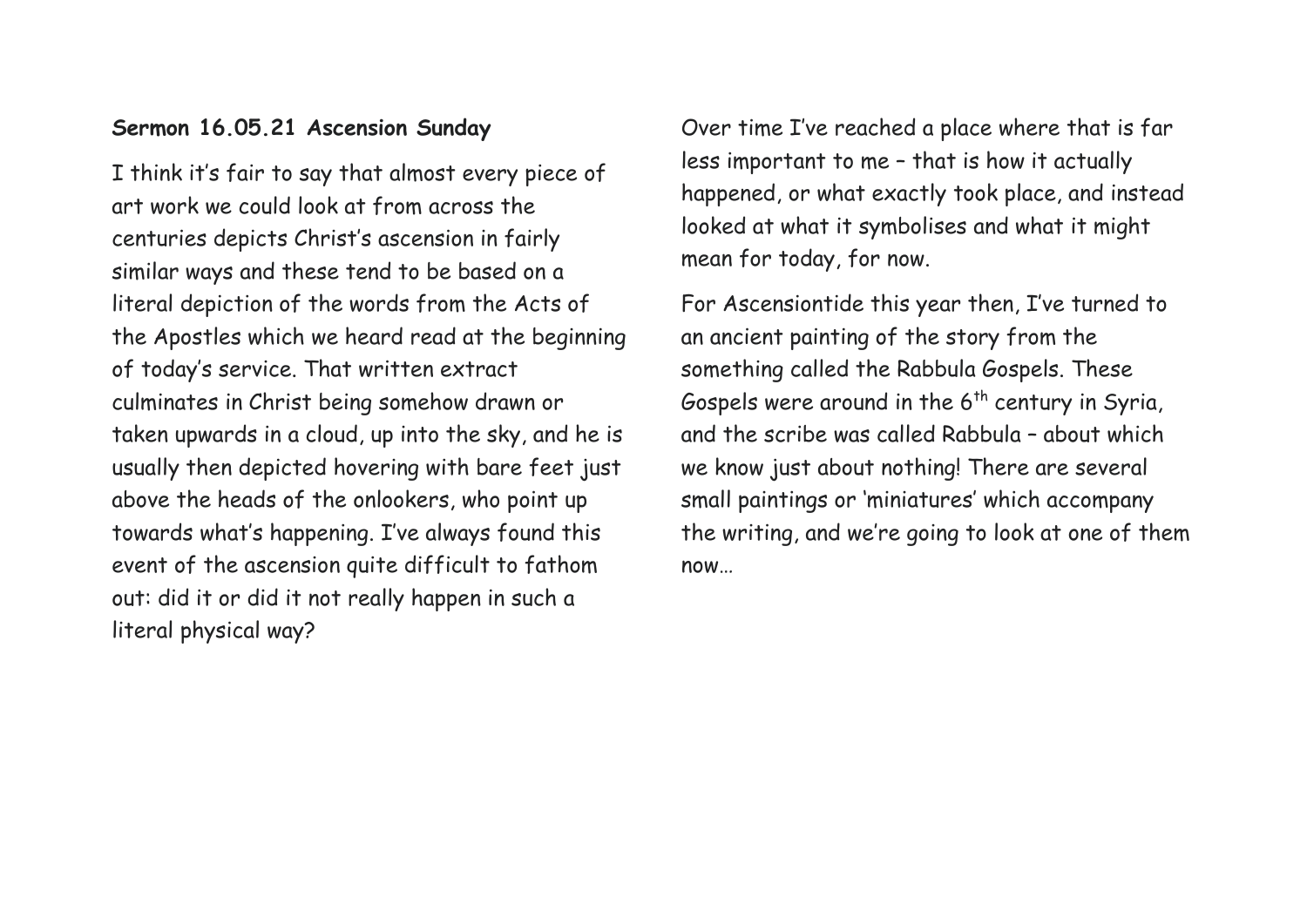

So this painting is called 'Christ's Ascension'. And true to form we notice the obvious things straight away – Christ hovering in a semi-circle of white depicting the cloud, and the 11 disciples watching and pointing with a mixture of facial expressions. Let's take a closer look at a few of the details:

Directly beneath Christ's bare feet is a rather obscure orange image – with four large angel wings stretching out in different directions, wheels either side, and the faces of four creatures: a depiction of Ezekiel's narrative of his vision of Christ: Ezekiel wrote: *'as I looked, a stormy wind came from the north….in the midst, something like gleaming amber. And in the middle, something like four living creatures – one a human being, one a lion, one an ox and the other an eagle.*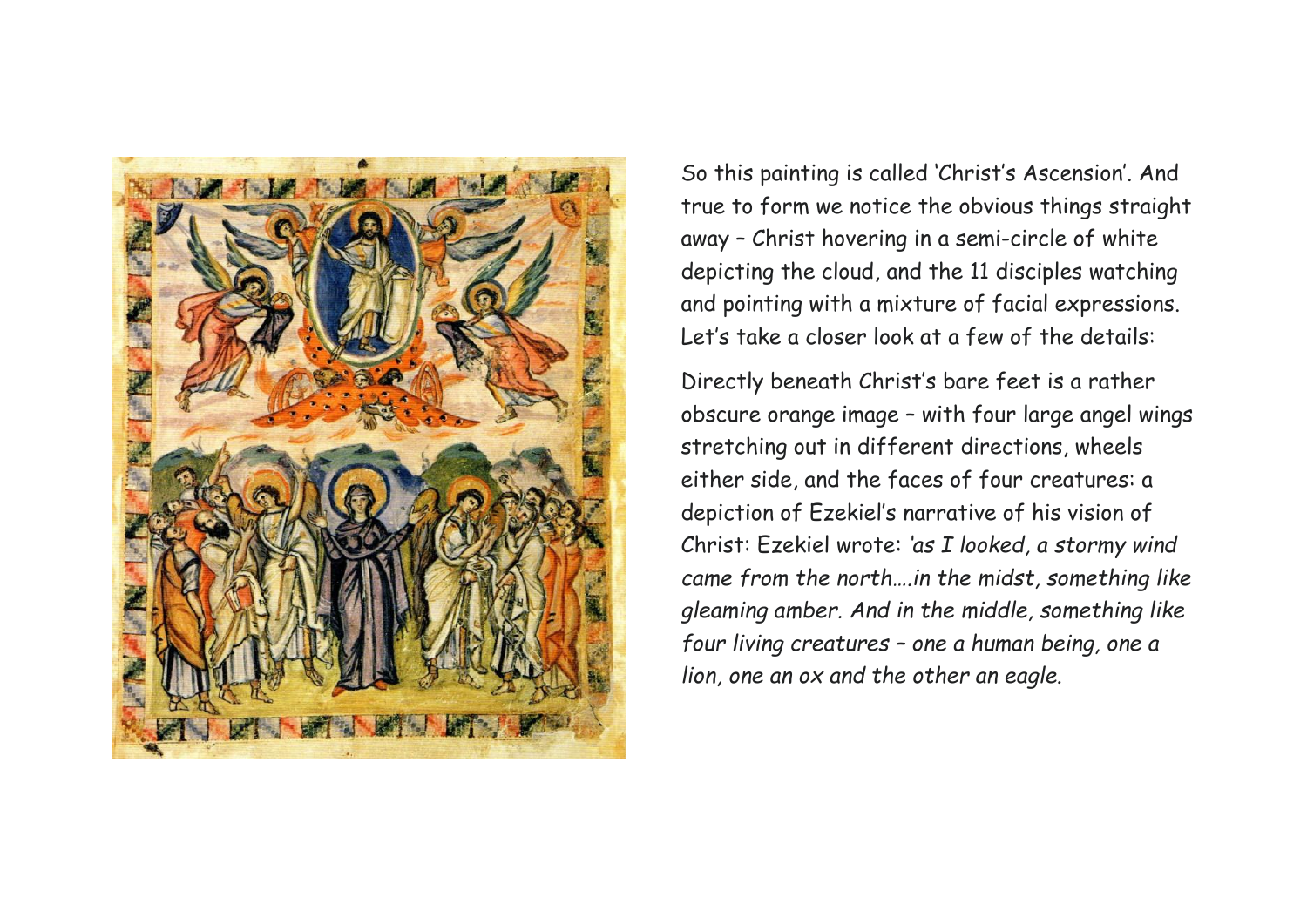*Their wings were spread out above; the fire was bright; there were wheels at the side. Above them all, something in human form….this was the appearance of the likeness of the glory of the Lord'.* Here, then, in the Rabbula miniature, is an image of Ezekiel's vision which helps us to recall how the glory of God can be present and revealed. Ezekiel also reminds us of the 'cloud with great brightness around it' and this in turn reminds us of several other 'clouds' in scripture where the glory of God is present. Where the cloud is, there is God. So we recall the daytime pillar of cloud guiding the Israelites out from Egypt; the cloud on Mount Sinai in which God descended to meet Moses;

the cloud of God's presence in the Tent of meeting; and at Christ's Transfiguration God spoke from within the cloud. Where the cloud is, God glory is also – God is present, God is near, God speaks. The Ascension then, is a place where God both meets us in the cloud – hence the incredulity and amazement and no doubt confusion for the disciples – and draws his son into himself, into His glory. The physical, tangible, human form of Jesus is re-united with the Father. The cloud is part of the mystery of how this happens: we cannot see or touch or fully know God and the cloud enables us to come closer. Today, incense is a fantastic tangible reminder of the transcendent God in the cloud, whom we cannot fully encounter in this world, but have only known through the incarnate Christ.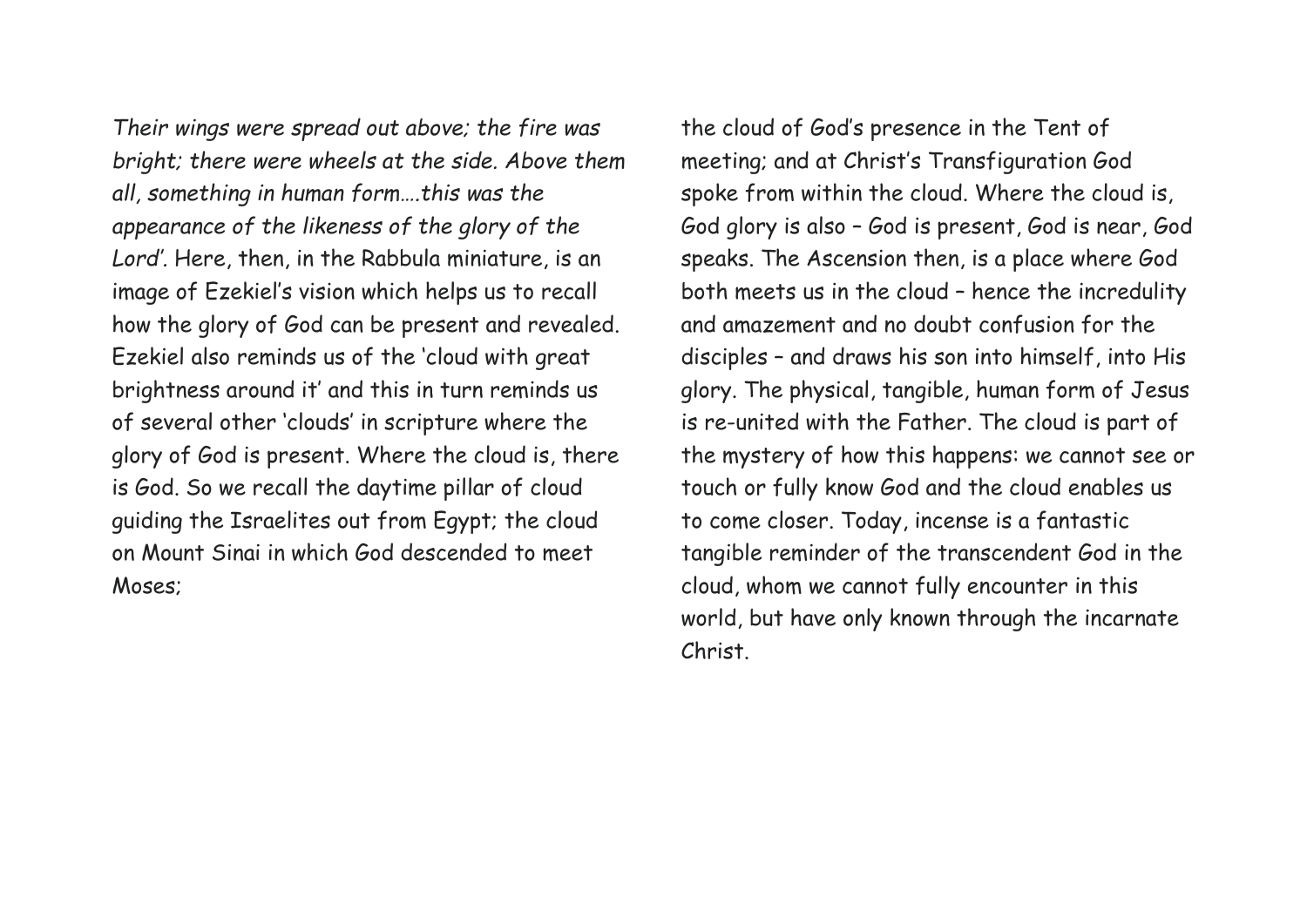The entire salvation story is shrouded in a cloud of not fully knowing or understanding, and a cloud of mystery - but where the cloud is there is God. There are also clouds all around us if we care to look not just to the sky but elsewhere too.

The Angels either side of Christ in the picture are offering him crowns, reminding us of Christ as King. The tiny figurines in the top two corners so the picture – one sun, the other moon, remind us of creation – day and night – and the wind whirls around above the greens and blues of the earth and the sea below. These images recall the Spirit hovering about, and her part in the created order, and remind us of Christ's presence within the Trinity – pre-existent but present at creation with the Spirit, and now drawn back into the Father's presence.

These connections within this picture remind us both of the eternal nature of God – and the ultimate consummation of the world with God who's timeframe and points of reference are so very different and so alien to our own understanding: as Luke has reminded us – 'it is not for you to know the times or periods that the Father has set by his own authority'. This picture points us towards a sense of completeness and wholeness.

Mary Mother of God almost takes centre stage. Look at her posture: open arms in both praise and invitation, asking us to take our part in the story. Her face suggests she still ponders: *(1)* pondering what is happening, what has happened, and questioning perhaps what may happen next. Her son, come into the world, died and gone, come back again in resurrected form, and now is going yet gain. Will He come back once more? What will happen next?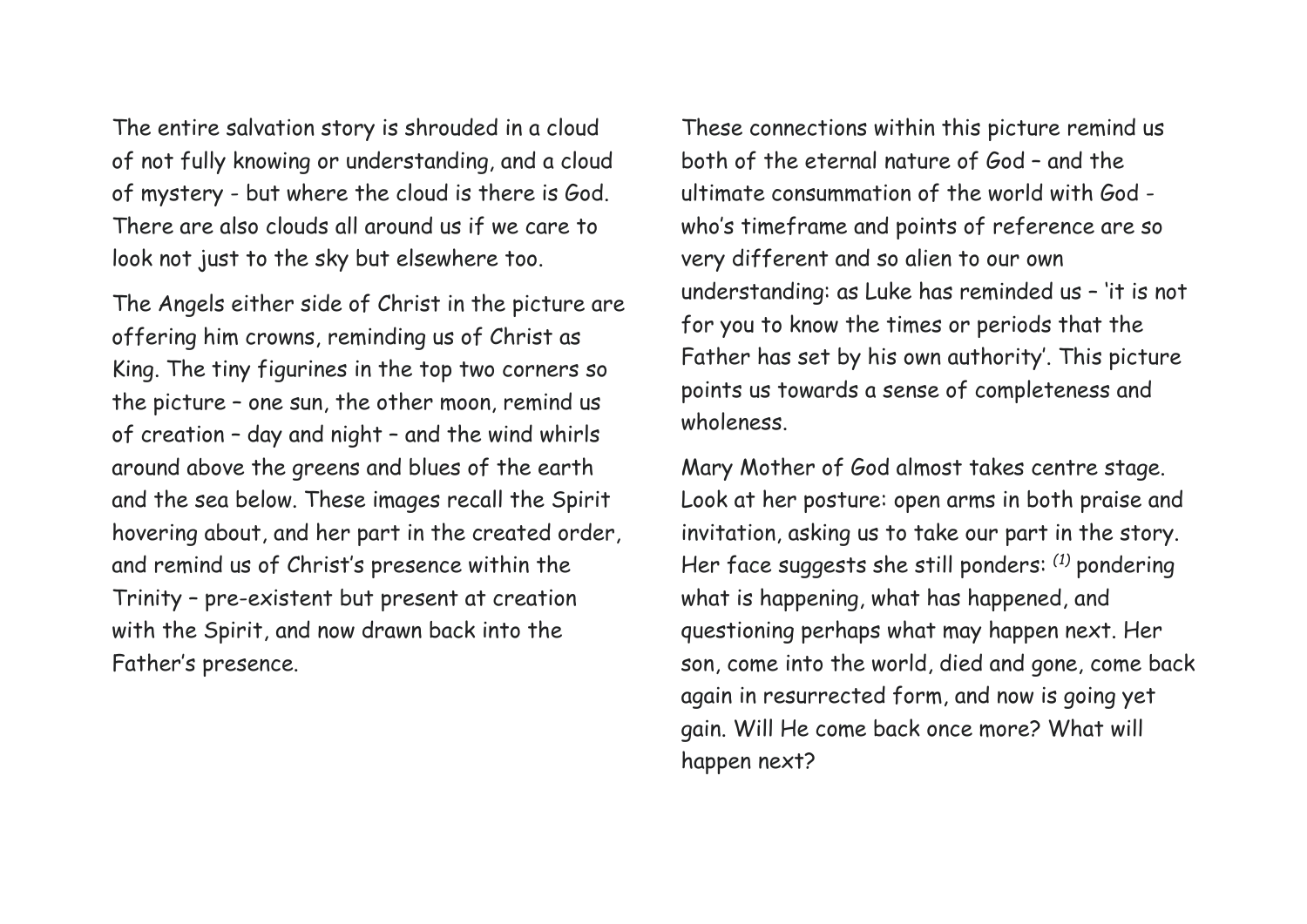Mary in this picture I think invites us to ponder with her amidst the confusion and the unknowing – to may be sit or stand in cloudiness alongside her, questioning and reflecting.

The picture also points us forward to Pentecost: we can see flames of fire, like tongues, here heading down towards the disciples: the Spirit is active and at work – integral to the Trinitarian whole and free to minister. Little could the disciples have known what was soon to happen just some 10 days or so after this extraordinary event! Even though they'd only just been told that the Holy Spirit would come, they surely couldn't have understood much at that point in this chain of events.

We don't have time this morning to try to fathom out which disciple is which in the picture but we note Judas' absence, and Peter is easy to spot in the right side of the picture. But their collective body language is what I want us to reflect on to

end today. The disciples are mostly pointing upwards and our gaze, together with theirs, is naturally directed in this picture towards the ascending Christ. This may present us with a challenge. Our human nature causes us so often to point instead towards each other, to point towards another human being, so often in an attempt to tell someone that something is their responsibility, or to point in blame, or to deflect something away from ourselves by conjuring up something which may not even be fully true.

This picture reminds us of the importance of pointing towards Christ, the Truth, not just with our own demeanour, but also to encourage others to do likewise – to turn away from blame and criticism, and to seek Christs' love and truth in all things. In baptism, we 'turn to Christ' – sometimes helpfully actually physically enacting this within our baptism services, physically turning around our body to face the cross.